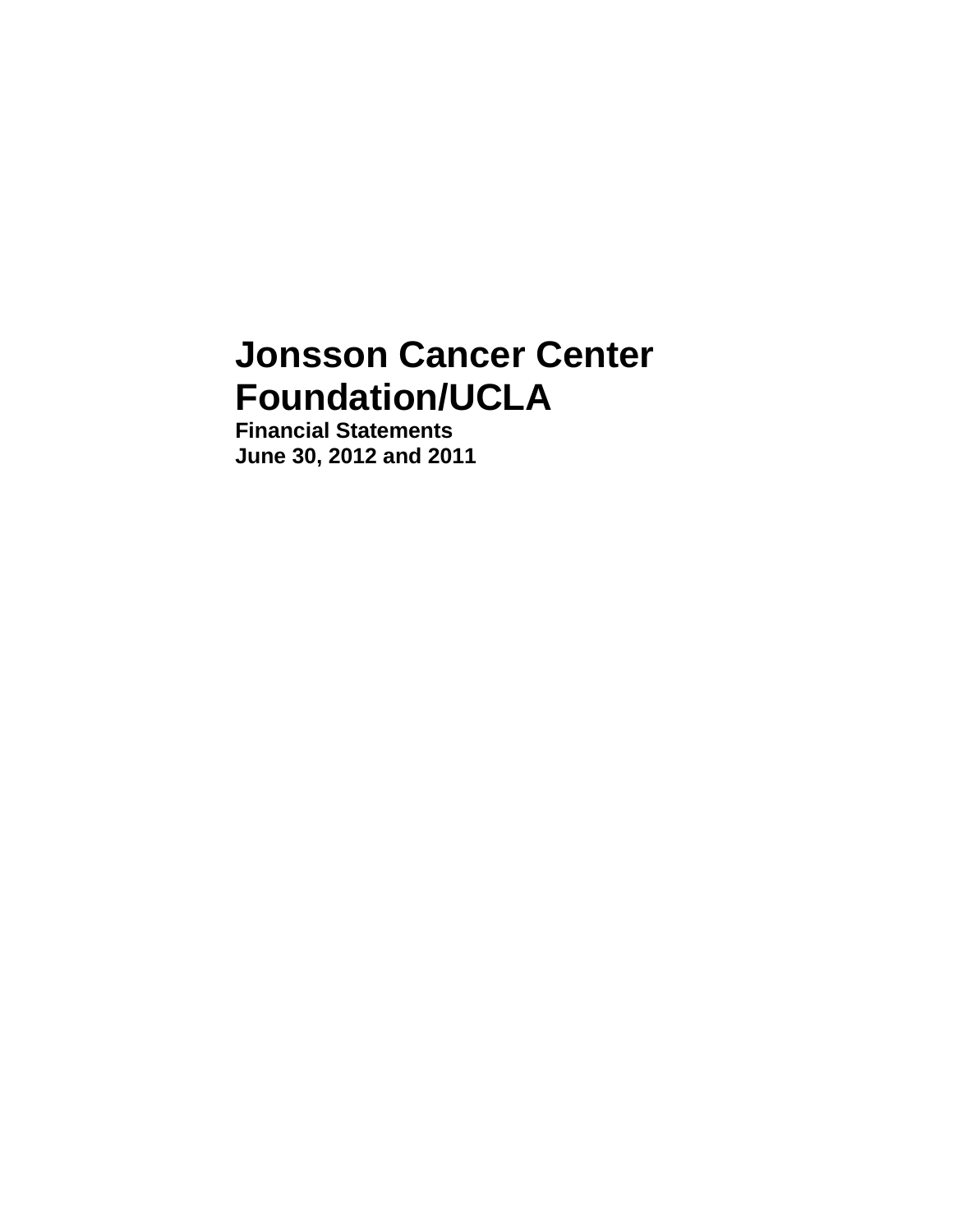# **Jonsson Cancer Center Foundation/UCLA Index June 30, 2012 and 2011**

# **Page**

| <b>Financial Statements</b> |
|-----------------------------|
|                             |
|                             |
|                             |
|                             |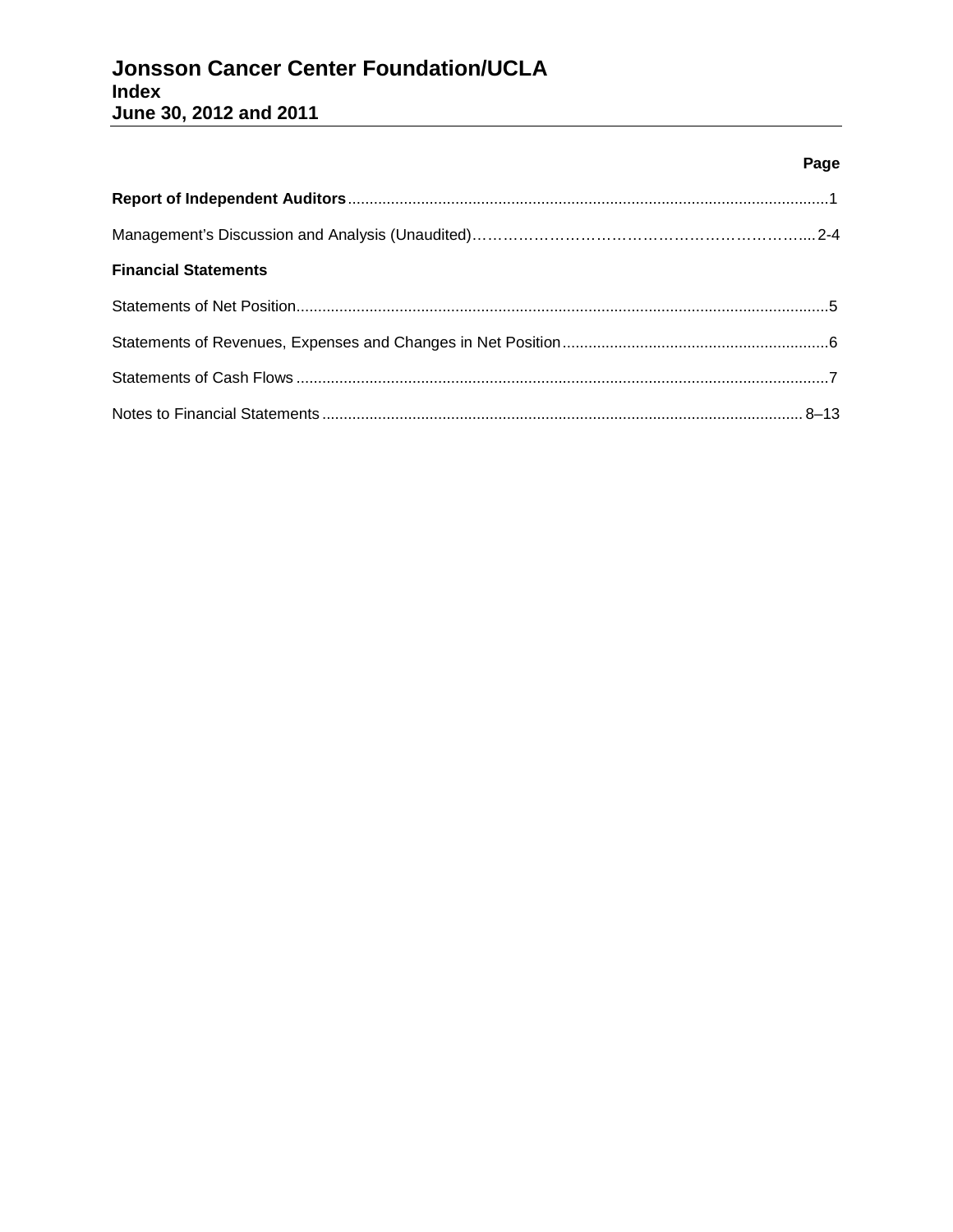

## **Report of Independent Auditors**

The Board of Directors of Jonsson Cancer Center Foundation/UCLA

In our opinion, the accompanying statements of net position and the related statements of revenues, expenses and changes in net position and of cash flows present fairly, in all material respects, the financial position of the Jonsson Cancer Center Foundation/UCLA (the "Foundation", which is a component unit of the University of California) at June 30, 2012 and 2011, and the changes in its financial position and its cash flows for the years then ended in conformity with accounting principles generally accepted in the United States of America. These financial statements are the responsibility of the Foundation's management. Our responsibility is to express an opinion on these financial statements based on our audits. We conducted our audits of these statements in accordance with auditing standards generally accepted in the United States of America. Those standards require that we plan and perform the audit to obtain reasonable assurance about whether the financial statements are free of material misstatement. An audit includes examining, on a test basis, evidence supporting the amounts and disclosures in the financial statements, assessing the accounting principles used and significant estimates made by management, and evaluating the overall financial statement presentation. We believe that our audits provide a reasonable basis for our opinion.

The accompanying management's discussion and analysis on pages 2 through 4 are required by accounting principles generally accepted in the United States of America to supplement the basic financial statements. Such information, although not a part of the basic financial statements, is required by the Governmental Accounting Standards Board who considers it to be an essential part of financial reporting for placing the basic financial statements in the appropriate operational, economic, or historical context. We have applied certain limited procedures to the required supplementary information in accordance with auditing standards generally accepted in the United States of America, which consisted of inquiries of management about the methods of preparing the information and comparing the information for consistency with management's responses to our inquiries, the basic financial statements, and other knowledge we obtained during our audits of the basic financial statements. We do not express an opinion or provide any assurance on the information because the limited procedures do not provide us with sufficient evidence to express an opinion or provide any assurance.

As discussed in Note 2, in 2012 the Foundation changed its accounting and reporting to Governmental Accounting Standards from Financial Accounting Standards.

Voicarred charge Coopus LLP

November 26, 2012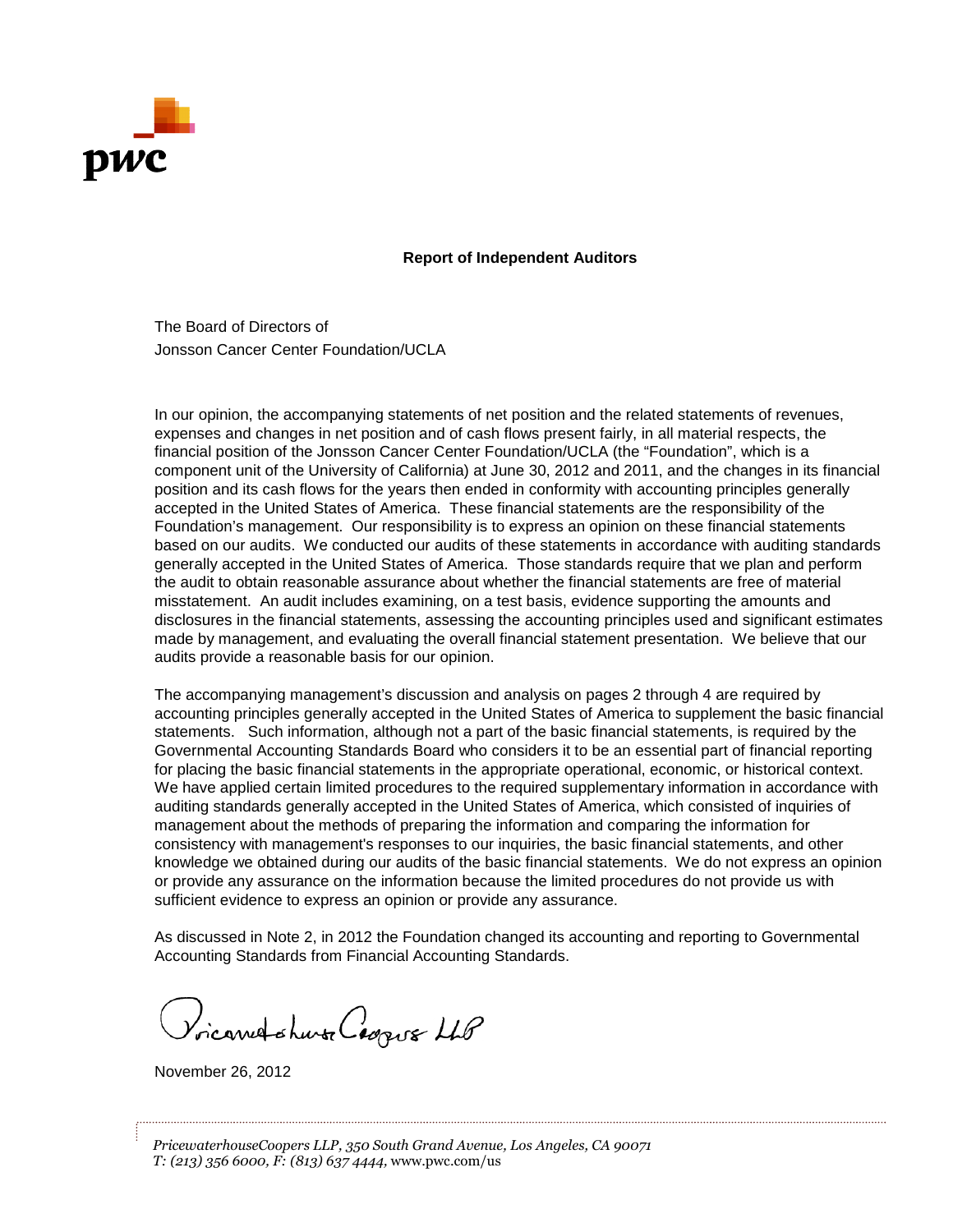The Jonsson Cancer Center Foundation/UCLA, formerly the California Institute for Cancer Research, was established in 1956. The primary purpose of the Jonsson Cancer Center Foundation/UCLA ("Foundation") is to raise and distribute funds for cancer research at the University of California, Los Angeles ("UCLA").

The following discussion and analysis of the Foundation's financial performance presents an overview of its financial activities for the fiscal year ended June 30, 2012 ("FY12") with selected comparative information for the fiscal year ended June 30, 2011 ("FY11"). This discussion and analysis has been prepared by management and should be read in conjunction with the accompanying audited financial statements and footnotes.

#### **Financial Highlights**

In FY12, the Foundation's long-term assets increased by \$1.1 million (page 5) primarily as a result of increased pledge contributions and a new beneficial interest in a charitable remainder trust. The Foundation's net position, which represents the excess of total assets over total liabilities, increased by \$1.5 million to \$13.7 million as of June 30, 2012 (page 5), primarily due to increased contributions.

The Foundation's operating revenues totaled \$13 million for FY12 (page 6), an increase of 27% as compared to FY11. The Foundation's program expenditures to support cancer research totaled \$10.5 million (page 6), a 6% increase over FY11. The increased operating revenue combined with total operating expenses of \$11.5 million resulted in operating income of \$1.5 million (page 4) in FY12.

# **Using This Report**

This annual report consists of a series of financial statements prepared in accordance with the Governmental Accounting Standards Board Statement No. 34, Basic Financial Statements and Management's Discussion and Analysis—For State and Local Governments.

The Statements of Net Position, Statements of Revenues, Expenses and Changes in Net Position and the Statements of Cash Flows present financial information in a form similar to that used by private sector companies. The Foundation's net position (the difference between assets and liabilities) is one indicator of the Foundation's financial health. Over time, increases or decreases in net position is one indicator of the improvement or erosion of the Foundation's financial condition when considered in combination with other nonfinancial information.

The Statements of Net Position include all assets and liabilities. The Statements of Revenues, Expenses and Changes in Net Position present revenues earned and expenses incurred during the year. Activities are reported as either operating or non-operating; with gifts reported as operating revenues and investment results reported as non-operating revenues. These statements are prepared using the accrual basis of accounting. Another way to assess the financial health of the Foundation is to look at the Statements of Cash Flows. Its primary purpose is to provide relevant information about the sources and uses of cash of an entity during a given period.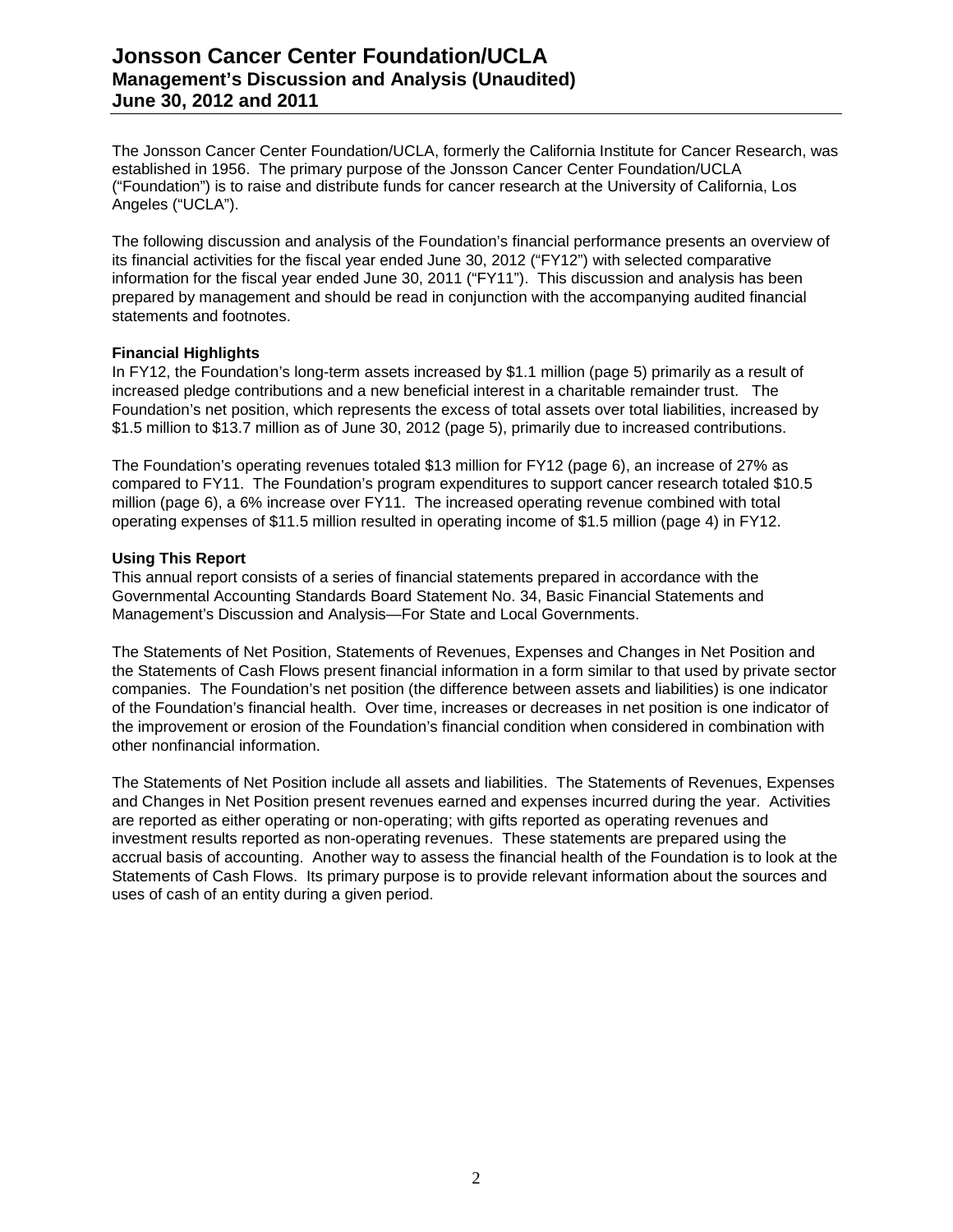# **Jonsson Cancer Center Foundation/UCLA Management's Discussion and Analysis (Unaudited) June 30, 2012 and 2011**

#### **Condensed Statements of Net Position**

|                            | 2012            |      | 2011             |      | 2010             |      |
|----------------------------|-----------------|------|------------------|------|------------------|------|
| <b>Assets</b>              |                 |      |                  |      |                  |      |
| Current assets             | \$<br>5,761,286 | 42%  | \$.<br>5,332,113 | 44%  | 5,166,426<br>S   | 45%  |
| Non-current assets         | 7,912,017       | 58%  | 6,817,858        | 56%  | 6,288,865        | 55%  |
| <b>Total assets</b>        | 13,673,303      | 100% | 12,149,971       | 100% | 11,455,291       | 100% |
| Liabilities                |                 |      |                  |      |                  |      |
| <b>Current liabilities</b> | 7,290           | 100% | 5,791            | 100% | 1,374            | 100% |
| Non-current liabilities    |                 |      |                  |      |                  |      |
| <b>Total liabilities</b>   | 7,290           | 100% | 5,791            | 100% | 1,374            | 100% |
| Net position               |                 |      |                  |      |                  |      |
| Restricted                 |                 |      |                  |      |                  |      |
| Expendable                 | 6,368,057       | 47%  | 4,753,520        | 39%  | 4,532,968        | 40%  |
| Unrestricted               | 7,297,956       | 53%  | 7,390,660        | 61%  | 6,920,949        | 60%  |
| Total net position         | 13.666.013      | 100% | 12.144.180       | 100% | 11.453.917<br>\$ | 100% |

The Condensed Statements of Net Position show assets, liabilities and net position for fiscal years 2012, 2011, and 2010. In FY12, the Foundation's total assets increased by \$1.5 million to \$13.7 million. Current assets increased by \$0.4 million to \$5.8 million and represented 42% of total assets (2012: 42%, 2011: 44%, 2010: 45%). Current assets consist primarily of short-term investments and pledges receivable within one year.

Non-current assets increased by \$1.1 million to \$7.9 million and comprised 58% of total assets (2012: 58%, 2011: 56%, 2010: 55%). Non-current assets consist primarily of long-term investments and funds held in trust by others.

#### **Condensed Statements of Revenues, Expenses and Changes in Net Position**

|                                                  | 2012         | 2011         | 2010             |
|--------------------------------------------------|--------------|--------------|------------------|
| Operating revenues and expenses                  |              |              |                  |
| Contributions                                    | \$13,034,566 | \$10,275,070 | 9,239,107<br>\$. |
| Expenses                                         | 11,507,087   | 10,808,864   | 9,390,224        |
| Operating income/(loss)                          | 1,527,479    | (533, 794)   | (151, 117)       |
| Non-operating revenues (expenses)                |              |              |                  |
| Investment income                                | 285,931      | 284,066      | 323,005          |
| Realized gains (losses) on investments           | 33,709       | 170,078      | (62, 853)        |
| (Decrease) increase in fair value of investments | (279, 629)   | 693,410      | 483,072          |
| Change in value of funds held in trust by others | (45, 657)    | 76,503       | 32,593           |
| Non-operating (loss) income                      | (5,646)      | 1,224,057    | 775,817          |
| Increase in net position                         | 1,521,833    | 690,263      | 624,700          |
| Net position                                     |              |              |                  |
| Beginning of year                                | 12, 144, 180 | 11,453,917   | 10,829,217       |
| End of year                                      | \$13,666,013 | \$12,144,180 | \$11,453,917     |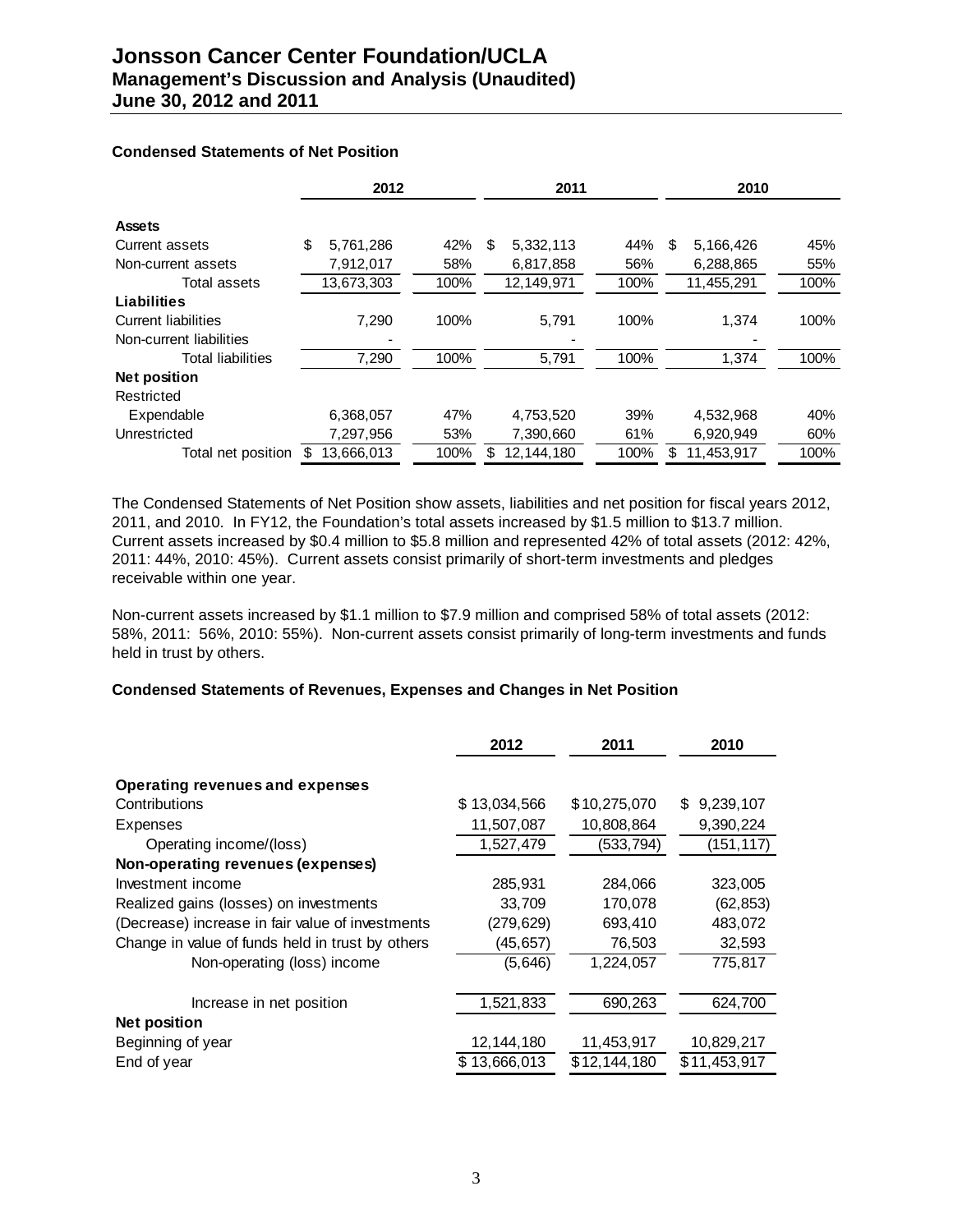The Condensed Statements of Revenues, Expenses and Changes in Net Position summarize operating income/(loss), non-operating (loss)/income for fiscal years 2012, 2011, and 2010. During FY12, the Foundation's net position increased by \$1.5 million primarily due to increased contributions.

In FY12, the Foundation recorded \$1.5 million in operating income as compared to the two previous years, which ended with operating losses of \$0.5 million in FY11 and \$0.2 million in FY10. This was primarily due to increases in both cash gifts and accrued pledge revenue in FY12 versus FY11. Also as a result of increased cash gifts, the Foundation augmented its program support to UCLA by \$0.6 million as compared to FY11.

## **Factors Impacting Future Periods**

.

Management is not aware of any factors that would have a significant impact on future periods.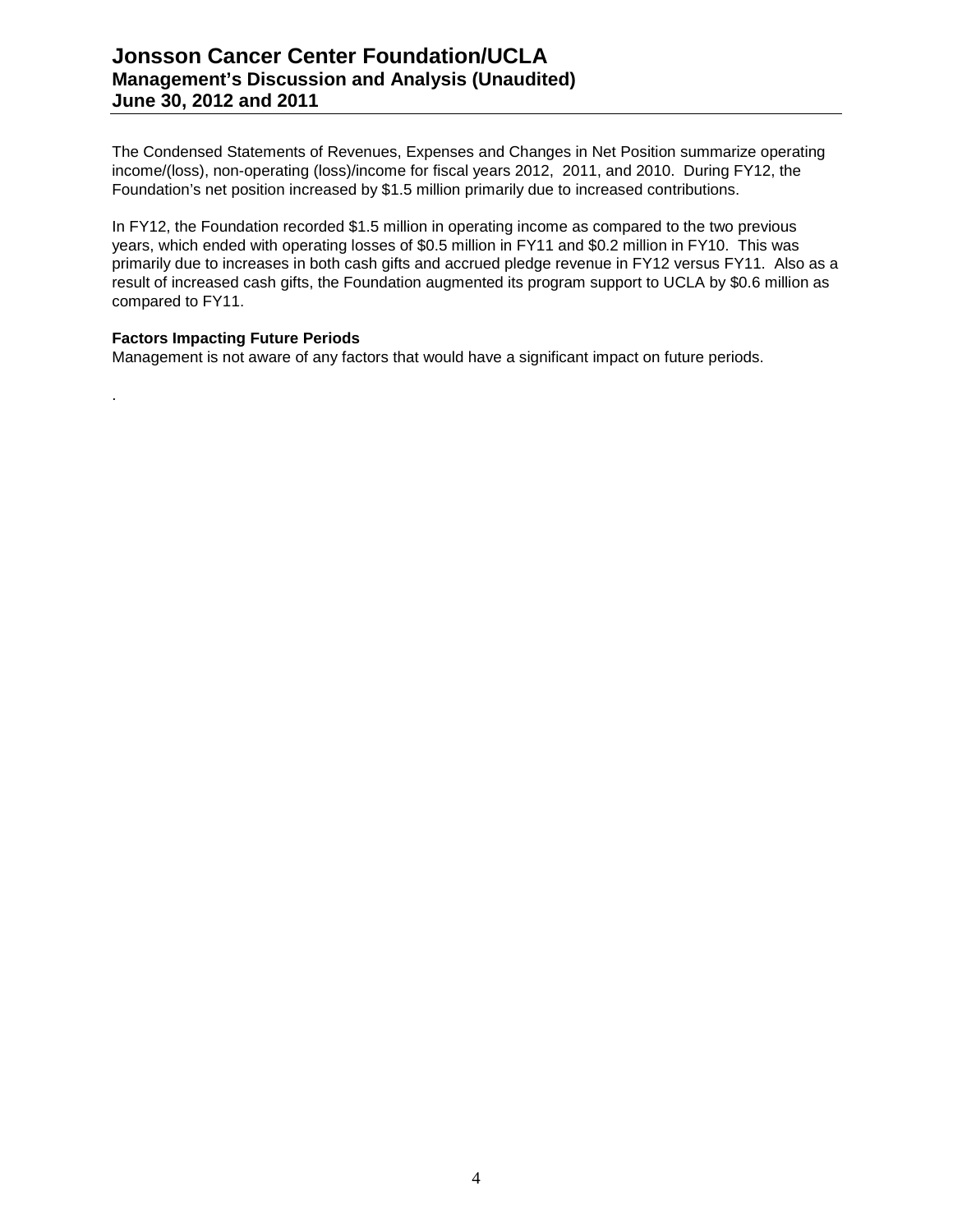# **Jonsson Cancer Center Foundation/UCLA Statements of Net Position June 30, 2012 and 2011**

|                                     | 2012         | 2011         |
|-------------------------------------|--------------|--------------|
| <b>Assets</b>                       |              |              |
| <b>Current assets</b>               |              |              |
| Cash                                | \$<br>63,048 | \$<br>41,325 |
| Short-term investments              | 4,861,651    | 4,845,332    |
| Accounts and other receivables      | 51,241       | 27,612       |
| Accrued investment income           | 167,013      | 171,451      |
| Pledges receivable, net             | 618,333      | 246,393      |
| Total current assets                | 5,761,286    | 5,332,113    |
| Non-current assets                  |              |              |
| Long-term investments               | 5,929,603    | 6,291,634    |
| Funds held in trust by others       | 1,225,871    | 363,943      |
| Pledges receivable, net             | 756,543      | 162,281      |
| Total non-current assets            | 7,912,017    | 6,817,858    |
| Total assets                        | \$13,673,303 | \$12,149,971 |
|                                     |              |              |
| <b>Liabilities and Net Position</b> |              |              |
| <b>Current liabilities</b>          |              |              |
| Accounts and grants payable         | \$<br>7,290  | \$<br>5,791  |
| <b>Total current liabilities</b>    | 7,290        | 5,791        |
| <b>Total liabilities</b>            | 7,290        | 5,791        |
| <b>Net position</b>                 |              |              |
| Restricted                          |              |              |
| Expendable                          |              |              |
| Funds functioning as endowments     | 3,886,557    | 4,093,027    |
| Gifts                               | 2,481,500    | 660,493      |
| Unrestricted                        | 7,297,956    | 7,390,660    |
| Total net position                  | 13,666,013   | 12, 144, 180 |
| Total liabilities and net position  | \$13,673,303 | \$12,149,971 |
|                                     |              |              |

The accompanying notes are an integral part of these financial statements.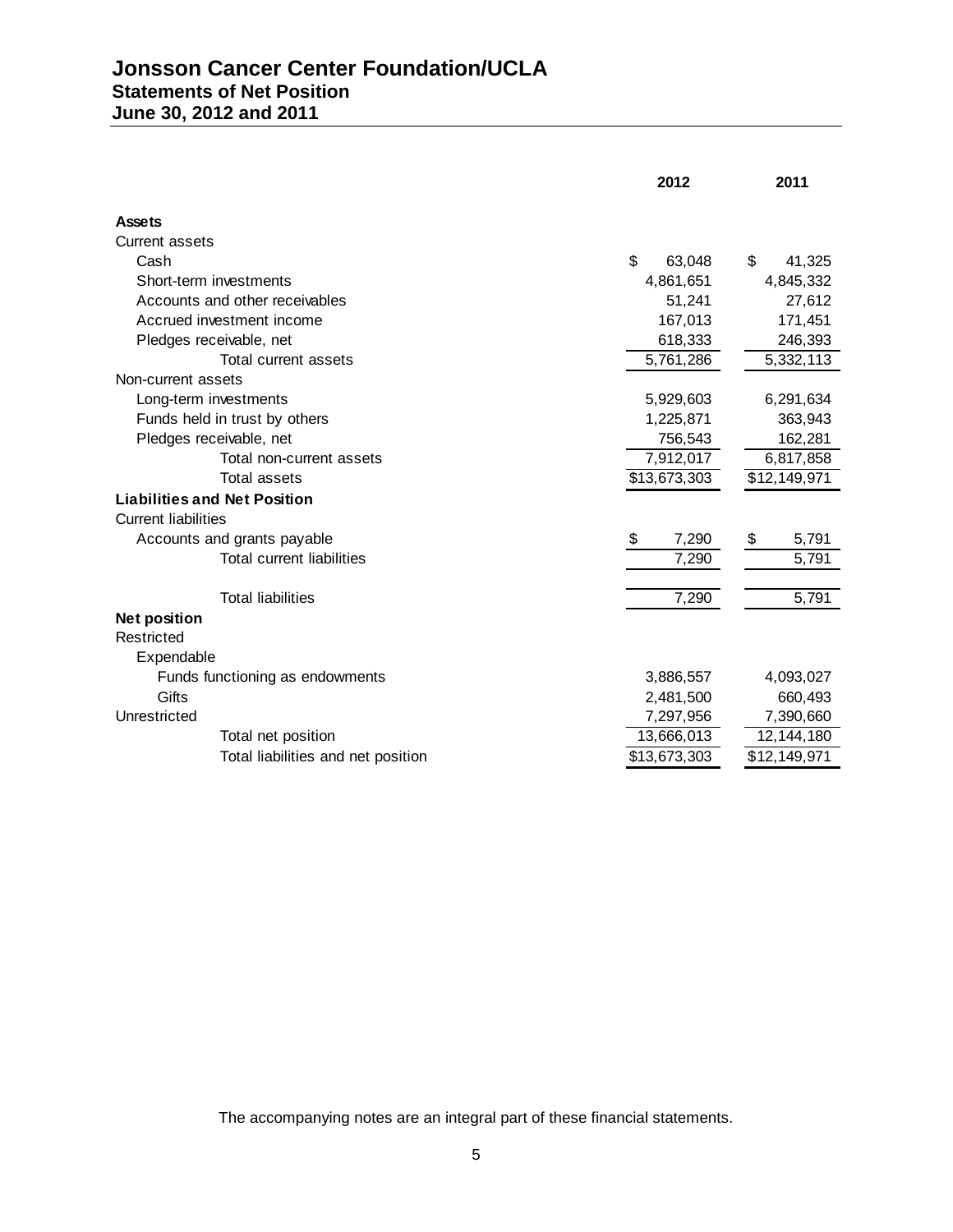# **Jonsson Cancer Center Foundation/UCLA Statements of Revenues, Expenses and Changes in Net Position June 30, 2012 and 2011**

| <b>Operating revenues</b><br>Contributions<br>\$10,183,171<br>\$12,934,281<br>100,285<br>91,899<br>Benefits - institute chapter<br>10,275,070<br>13,034,566<br>Total operating revenues<br><b>Operating expenses</b><br><b>Program Services</b><br>399,944<br>227,904<br>Seed grants<br>10,137,684<br>9,747,655<br>Other grants<br>10,537,628<br>9,975,559<br>Subtotal: Program Services<br>Fundraising<br>403,171<br>357,370<br>Management and general<br>566,288<br>475,935<br>11,507,087<br>10,808,864<br>Total operating expenses<br>1,527,479<br>(533,794)<br>Operating income/(loss)<br>Non-operating revenues (expenses)<br>Investment Income<br>285,931<br>284,066<br>Realized gains on investments<br>33,709<br>170,078<br>(Decrease)/increase in fair value of investments<br>(279, 629)<br>693,410<br>Change in value of funds held in trust by others<br>(45, 657)<br>76,503<br>(5, 646)<br>Non-operating (loss)/income<br>1,224,057<br>1,521,833<br>690,263<br>Increase in net position<br><b>Net position</b><br>12, 144, 180<br>11,453,917<br>\$13,666,013<br>\$12, 144, 180<br>End of year |                   | 2012 | 2011 |
|------------------------------------------------------------------------------------------------------------------------------------------------------------------------------------------------------------------------------------------------------------------------------------------------------------------------------------------------------------------------------------------------------------------------------------------------------------------------------------------------------------------------------------------------------------------------------------------------------------------------------------------------------------------------------------------------------------------------------------------------------------------------------------------------------------------------------------------------------------------------------------------------------------------------------------------------------------------------------------------------------------------------------------------------------------------------------------------------------------|-------------------|------|------|
|                                                                                                                                                                                                                                                                                                                                                                                                                                                                                                                                                                                                                                                                                                                                                                                                                                                                                                                                                                                                                                                                                                            |                   |      |      |
|                                                                                                                                                                                                                                                                                                                                                                                                                                                                                                                                                                                                                                                                                                                                                                                                                                                                                                                                                                                                                                                                                                            |                   |      |      |
|                                                                                                                                                                                                                                                                                                                                                                                                                                                                                                                                                                                                                                                                                                                                                                                                                                                                                                                                                                                                                                                                                                            |                   |      |      |
|                                                                                                                                                                                                                                                                                                                                                                                                                                                                                                                                                                                                                                                                                                                                                                                                                                                                                                                                                                                                                                                                                                            |                   |      |      |
|                                                                                                                                                                                                                                                                                                                                                                                                                                                                                                                                                                                                                                                                                                                                                                                                                                                                                                                                                                                                                                                                                                            |                   |      |      |
|                                                                                                                                                                                                                                                                                                                                                                                                                                                                                                                                                                                                                                                                                                                                                                                                                                                                                                                                                                                                                                                                                                            |                   |      |      |
|                                                                                                                                                                                                                                                                                                                                                                                                                                                                                                                                                                                                                                                                                                                                                                                                                                                                                                                                                                                                                                                                                                            |                   |      |      |
|                                                                                                                                                                                                                                                                                                                                                                                                                                                                                                                                                                                                                                                                                                                                                                                                                                                                                                                                                                                                                                                                                                            |                   |      |      |
|                                                                                                                                                                                                                                                                                                                                                                                                                                                                                                                                                                                                                                                                                                                                                                                                                                                                                                                                                                                                                                                                                                            |                   |      |      |
|                                                                                                                                                                                                                                                                                                                                                                                                                                                                                                                                                                                                                                                                                                                                                                                                                                                                                                                                                                                                                                                                                                            |                   |      |      |
|                                                                                                                                                                                                                                                                                                                                                                                                                                                                                                                                                                                                                                                                                                                                                                                                                                                                                                                                                                                                                                                                                                            |                   |      |      |
|                                                                                                                                                                                                                                                                                                                                                                                                                                                                                                                                                                                                                                                                                                                                                                                                                                                                                                                                                                                                                                                                                                            |                   |      |      |
|                                                                                                                                                                                                                                                                                                                                                                                                                                                                                                                                                                                                                                                                                                                                                                                                                                                                                                                                                                                                                                                                                                            |                   |      |      |
|                                                                                                                                                                                                                                                                                                                                                                                                                                                                                                                                                                                                                                                                                                                                                                                                                                                                                                                                                                                                                                                                                                            |                   |      |      |
|                                                                                                                                                                                                                                                                                                                                                                                                                                                                                                                                                                                                                                                                                                                                                                                                                                                                                                                                                                                                                                                                                                            |                   |      |      |
|                                                                                                                                                                                                                                                                                                                                                                                                                                                                                                                                                                                                                                                                                                                                                                                                                                                                                                                                                                                                                                                                                                            |                   |      |      |
|                                                                                                                                                                                                                                                                                                                                                                                                                                                                                                                                                                                                                                                                                                                                                                                                                                                                                                                                                                                                                                                                                                            |                   |      |      |
|                                                                                                                                                                                                                                                                                                                                                                                                                                                                                                                                                                                                                                                                                                                                                                                                                                                                                                                                                                                                                                                                                                            |                   |      |      |
|                                                                                                                                                                                                                                                                                                                                                                                                                                                                                                                                                                                                                                                                                                                                                                                                                                                                                                                                                                                                                                                                                                            |                   |      |      |
|                                                                                                                                                                                                                                                                                                                                                                                                                                                                                                                                                                                                                                                                                                                                                                                                                                                                                                                                                                                                                                                                                                            |                   |      |      |
|                                                                                                                                                                                                                                                                                                                                                                                                                                                                                                                                                                                                                                                                                                                                                                                                                                                                                                                                                                                                                                                                                                            |                   |      |      |
|                                                                                                                                                                                                                                                                                                                                                                                                                                                                                                                                                                                                                                                                                                                                                                                                                                                                                                                                                                                                                                                                                                            | Beginning of year |      |      |
|                                                                                                                                                                                                                                                                                                                                                                                                                                                                                                                                                                                                                                                                                                                                                                                                                                                                                                                                                                                                                                                                                                            |                   |      |      |

The accompanying notes are an integral part of these financial statements.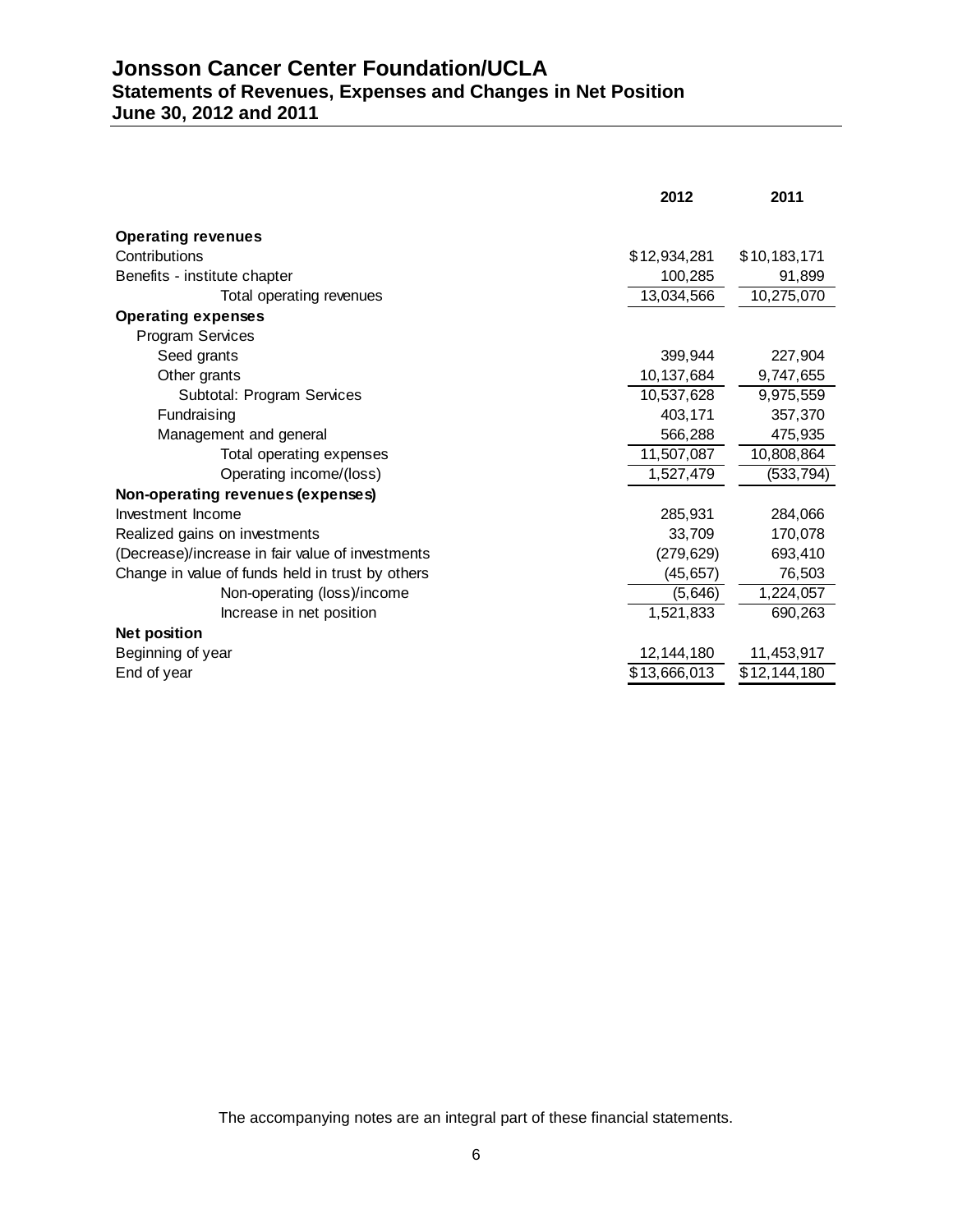# **Jonsson Cancer Center Foundation/UCLA Statements of Cash Flows Year Ended June 30, 2012 and 2011**

|                                                                                                            | 2012             | 2011             |
|------------------------------------------------------------------------------------------------------------|------------------|------------------|
| Cash flows from operating activities                                                                       |                  |                  |
| Contributions                                                                                              | \$11,008,382     | \$10,627,456     |
| Operating expenses                                                                                         | (11, 505, 588)   | (10, 804, 447)   |
| Net cash used in operating activities                                                                      | (497, 206)       | (176, 991)       |
| Cash flows from non-capital financing activities                                                           |                  |                  |
| Net cash provided by non-capital financing activities                                                      |                  |                  |
| Cash flows from investing activities                                                                       |                  |                  |
| Proceeds from sales of investments                                                                         | 244,879          | 346,073          |
| Purchases of investments                                                                                   | (16, 319)        | (342, 737)       |
| Interest and dividends on investments                                                                      | 290,369          | 166,741          |
| Net cash provided by investing activities                                                                  | 518,929          | 170,077          |
| Net increase/(decrease) in cash                                                                            | 21,723           | (6, 914)         |
| Cash                                                                                                       |                  |                  |
| Beginning of year                                                                                          | 41,325           | 48,239           |
| End of year                                                                                                | \$<br>63,048     | \$<br>41,325     |
| Reconciliation of operating (loss)/income to net cash                                                      |                  |                  |
| (used in)/provided by operating activities                                                                 |                  |                  |
| Operating income/(loss)                                                                                    | 1,527,479<br>S   | (533, 794)<br>\$ |
| Adjustments to reconcile operating (loss)/income to net cash<br>(used in)/provided by operating activities |                  |                  |
| Non-cash gifts                                                                                             | (128, 768)       | (108, 033)       |
| Changes in assets and liabilities                                                                          |                  |                  |
| Accounts and other receivables                                                                             | (23, 629)        | 9,329            |
| Pledges receivable, net                                                                                    | (966, 202)       | 451,090          |
| Funds held in trust by others                                                                              | (907, 585)       |                  |
| Accounts and grants payable                                                                                | 1,499            | 4417             |
| Net cash used in operating activities                                                                      | \$<br>(497, 206) | \$<br>(176, 991) |
| Supplemental non-cash activities information                                                               |                  |                  |
| Gifts of securities                                                                                        | 128,768<br>\$    | 108,033<br>\$    |
| Beneficiary interest in charitable remainder trust                                                         | \$<br>907,585    | \$               |

The accompanying notes are an integral part of these financial statements.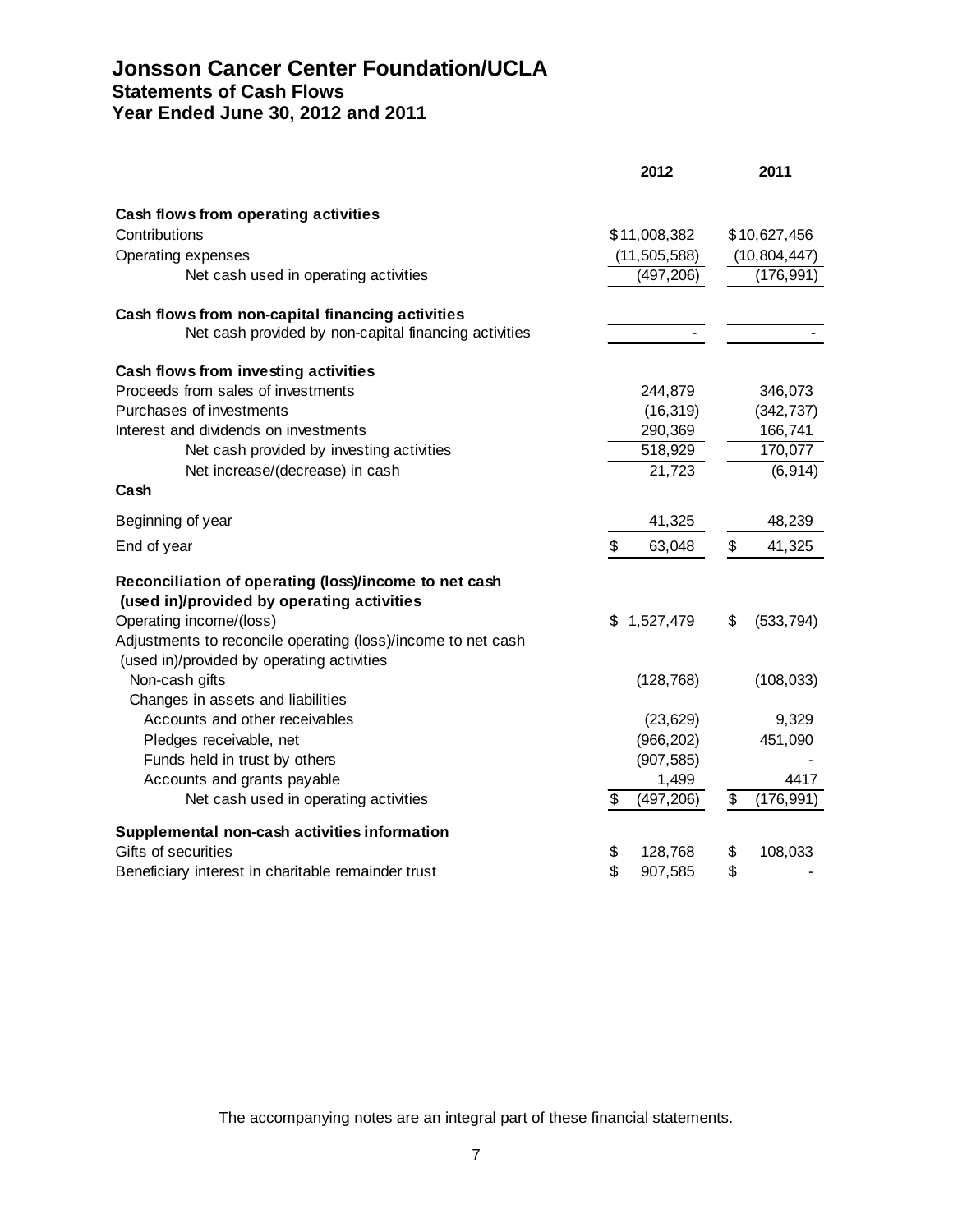## **1. Organization**

The Jonsson Cancer Center Foundation/UCLA (the "Foundation") is a nonprofit organization whose primary purpose is to raise and distribute funds for cancer research at the University of California, Los Angeles ("UCLA"). UCLA provides the facilities and the staff for the operation and administration of the Foundation's activities. The Foundation transfers monies to UCLA, which assumes responsibility for actual disbursement. The Foundation has two independently operated chapters located throughout the greater Los Angeles area that assist in the fundraising effort.

## **2. Summary of Significant Accounting Policies**

#### **Basis of Accounting**

The accompanying financial statements include the accounts of the Jonsson Cancer Center Foundation and its two chapters.

These financial statements have been prepared using accounting principles generally accepted in the United States of America, including all applicable effective statements of the Governmental Accounting Standards Board ("GASB"). The statements are prepared using the economic resources measurement focus and the accrual basis of accounting.

## **Recently Adopted New Accounting Pronouncement**

In June 2011, the GASB issued GASB Statement No. 63, *Financial Reporting of Deferred Outflows of Resources, Deferred Inflows of Resources and Net Position* ("GASB 63"), effective for the Foundation's fiscal year beginning July 1, 2012; however, the Foundation early adopted GASB 63 effective for the fiscal year beginning July 1, 2011. GASB 63 modifies the presentation of deferred inflows and deferred outflows in the financial statements. Implementation of GASB 63 had no effect on the Foundation's net position or changes in net position for the fiscal years ended June 30, 2012 ("FY12) and June 30, 2011 ("FY11").

A summary of the significant accounting policies applied in the preparation of these financial statements is presented below:

#### **Cash Equivalents**

The Foundation considers all highly liquid instruments purchased with an original maturity of three months or less to be cash equivalents.

#### **Investments**

Investments are carried at fair value and the Foundation's process to determine fair value is described below.

The Foundation invests its funds in the University of California Regents' ("UC Regents") General Endowment Pool ("GEP") as well as the UCLA Foundation's endowed and unendowed investment pools ("EIP" and "UIP", respectively) in order to maximize its investment returns.

Both the UC Regents' and the UCLA Foundation's endowed investment pools have a long-term investment horizon and hold investments in equity securities, alternative investments and fixed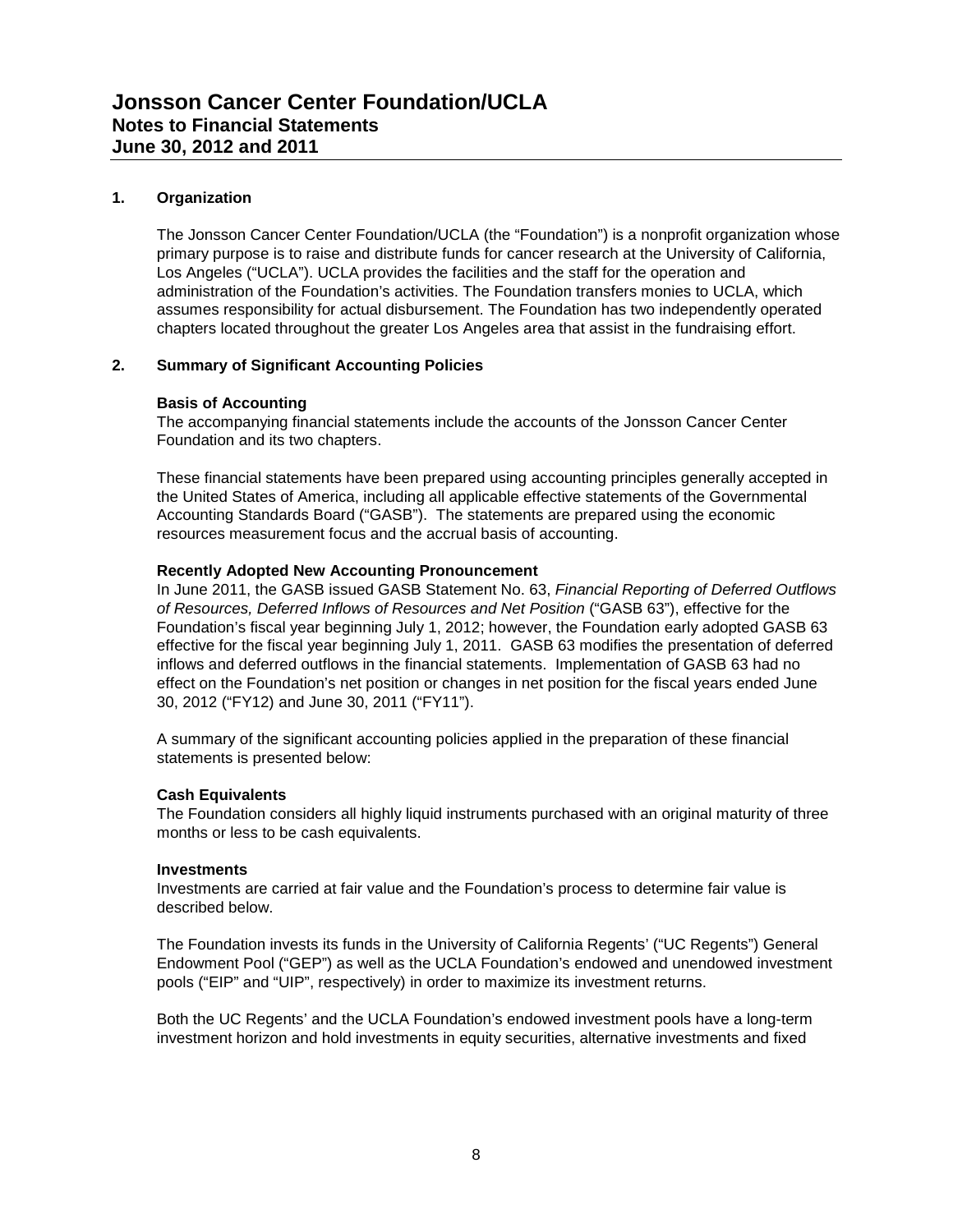# **2. Summary of Significant Accounting Policies (Continued)**

income instruments. Alternative investments include hedge funds, private equity, and venture capital.

These investment pools, whether held by the UC Regents or by the UCLA Foundation, are accounted for using a unitized investment pool methodology. The fair values of these investments have been estimated using net asset value as determined by the pool's manager (the UC Regents or the UCLA Foundation). At each month-end, a fair value unit price is established based on the value of endowed pool assets (end of the month) divided by the total number of pool units at the beginning of the month. Monthly investment income, realized and unrealized gains and losses are allocated equitably based on the units owned by each participant. There are no restrictions on the redemptions of these investments. For the EIP, existing units can only be sold at month-end and for the GEP, withdrawal from the corpus may be made only during the fourth quarter of a fiscal year.

The UCLA Foundation's UIP has a short-term investment horizon and consists principally of investments in the UC Regents' short-term investment pool ("STIP"). The UC Regents' STIP is invested in high quality money market and fixed income instruments with the objective to maximize returns consistent with safety of principal, liquidity, and cash flow requirements. The UCLA Foundation does not place any restrictions on amounts or frequency of trades for entities invested in its UIP. As such, it is a highly liquid asset similar to a money market fund and is valued at its net asset value of \$1.00.

The net change in the fair value of investments represents both realized and unrealized gains and losses on investments. The calculation of realized gains and losses is independent of the calculation of the net change in the fair value of investments.

The Foundation is a beneficiary of assets held in trusts administered by other trustees. These investments are recorded at estimated fair value of the amount held by the trustee that is due to the Foundation. The Foundation uses an interest rate commensurate with the risks involved and changes in life expectancy to discount these assets. The amortization of this discount and changes in actuarial assumptions are reflected in the Statements of Revenues, Expenses and Changes in Net Position as a change in value of funds held in trust by others.

#### **Pledges Receivable**

Pledges are written unconditional promises to make future payments. Pledges meeting the requirements specified by GASB Statement No. 33, *Accounting and Financial Reporting for Nonexchange Transactions* ("GASB 33") are included in the financial statements as pledges receivable and recognized as revenue in the period pledged. Pledges extending beyond one year are discounted to recognize the present value of the future cash flows. In subsequent years, this discount is accreted and recorded as additional contribution revenue in accordance with donor imposed restrictions, if any. In addition, an allowance for uncollectible pledges is recorded as determined by management.

Conditional pledges, which depend on the occurrence of a specified future or uncertain event, plus all pledges for endowment purposes, are recognized when the conditions are substantially met.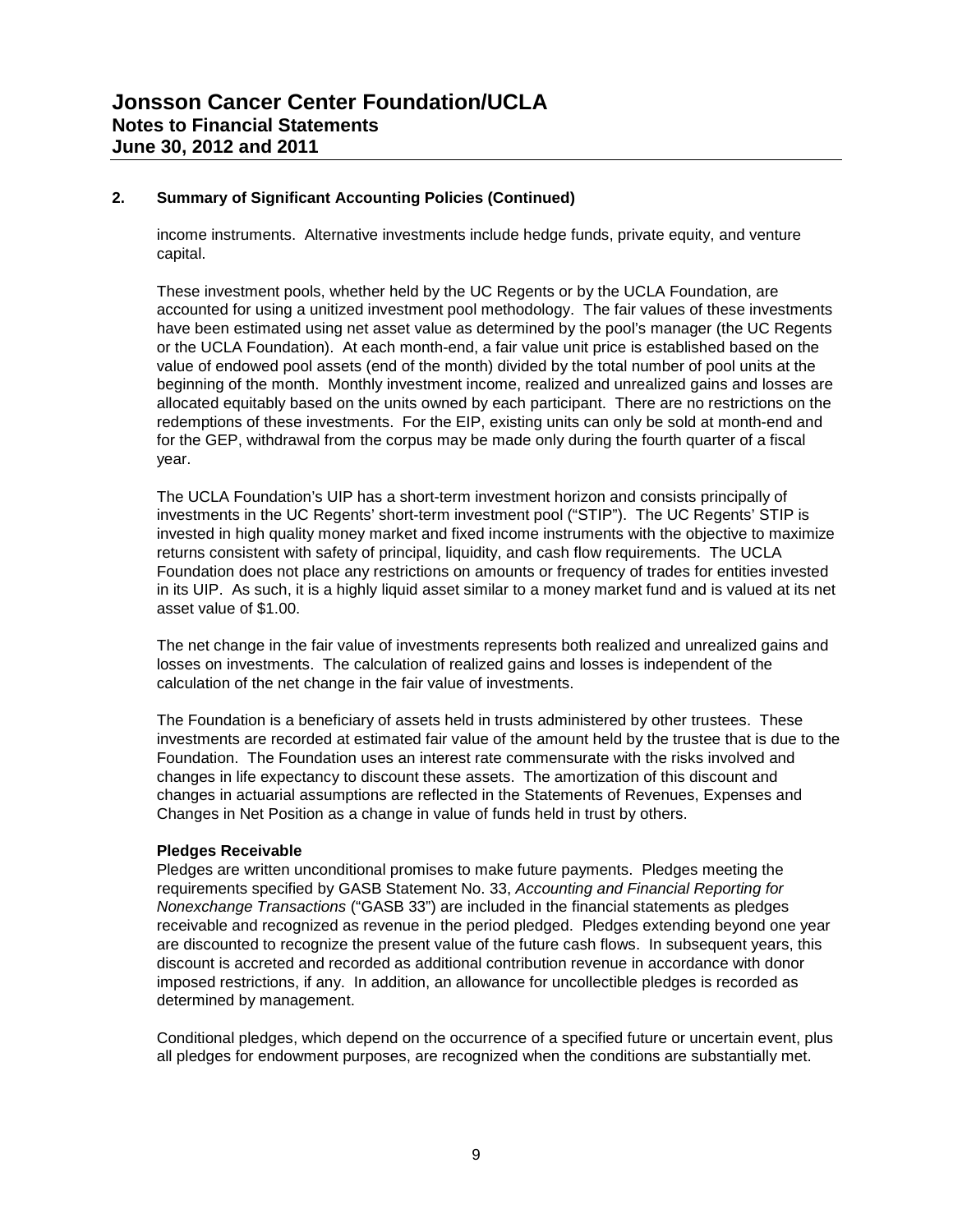# **2. Summary of Significant Accounting Policies (Continued)**

#### **Net Position**

To ensure observance of limitations and restrictions placed on the use of resources available to the Foundation, net position and revenues, expenses, and gains and losses are classified and reported as follows, based on the existence or absence of donor-imposed restrictions.

*Restricted – non-expendable net position* includes permanent endowments. Such funds are generally subject to donor restrictions requiring that the principal be invested in perpetuity for the purpose of producing income and appreciation that may be expended or added to principal in accordance with the donor's wishes. Trust resources that are not expendable upon maturity are also classified as restricted non-expendable net position.

*Restricted – expendable net position* relates to contributions designated by donors for use by particular entities or programs or for specific purposes or functions of the Foundation. They also include funds functioning as endowments, of which the corpus can be invaded. Income and change in fair market value of endowment investments are classified as restricted-expendable net position unless otherwise specified by the donor. Trust resources that are expendable upon maturity are also classified as restricted expendable net position.

Unrestricted net position is the net position of the Foundation that is not subject to donor-imposed restrictions.

#### **Revenues and Expenses**

Contributions and pledges meeting the requirements of GASB 33 are recognized as operating revenues in the period received or pledged. Expenses of the Foundation are presented in the financial statements as operating activities in the period in which the expense was incurred.

Non-operating revenues and expenses include investment income and net realized gains/(losses) on the sale of investments and change in unrealized appreciation/(depreciation) in the fair value of investments held at the end of the period.

## **Use of Estimates**

The preparation of financial statements in accordance with accounting principles generally accepted in the United States of America requires management to make estimates and assumptions that affect the amounts reported. Actual results could differ from those estimates.

#### **Income Taxes**

The Foundation is exempt from Federal income and excise taxes and California franchise taxes under Section 501(c) (3) of the Internal Revenue Code and corresponding sections of the California Revenue and Taxation Code, respectively.

#### **Comparative Information and Reclassification**

The Foundation's financial statements include comparative financial information. Prior year amounts originally reported under Financial Accounting Standards ("FAS") have been reclassified to conform to the current year presentation under Governmental Accounting Standards. As a result, there were no changes in the carrying amounts of total assets, total liabilities or total net assets. Further, there were no changes to total operating revenues, operating expenses or nonoperating revenues. The statement of cash flows was changed to be presented using the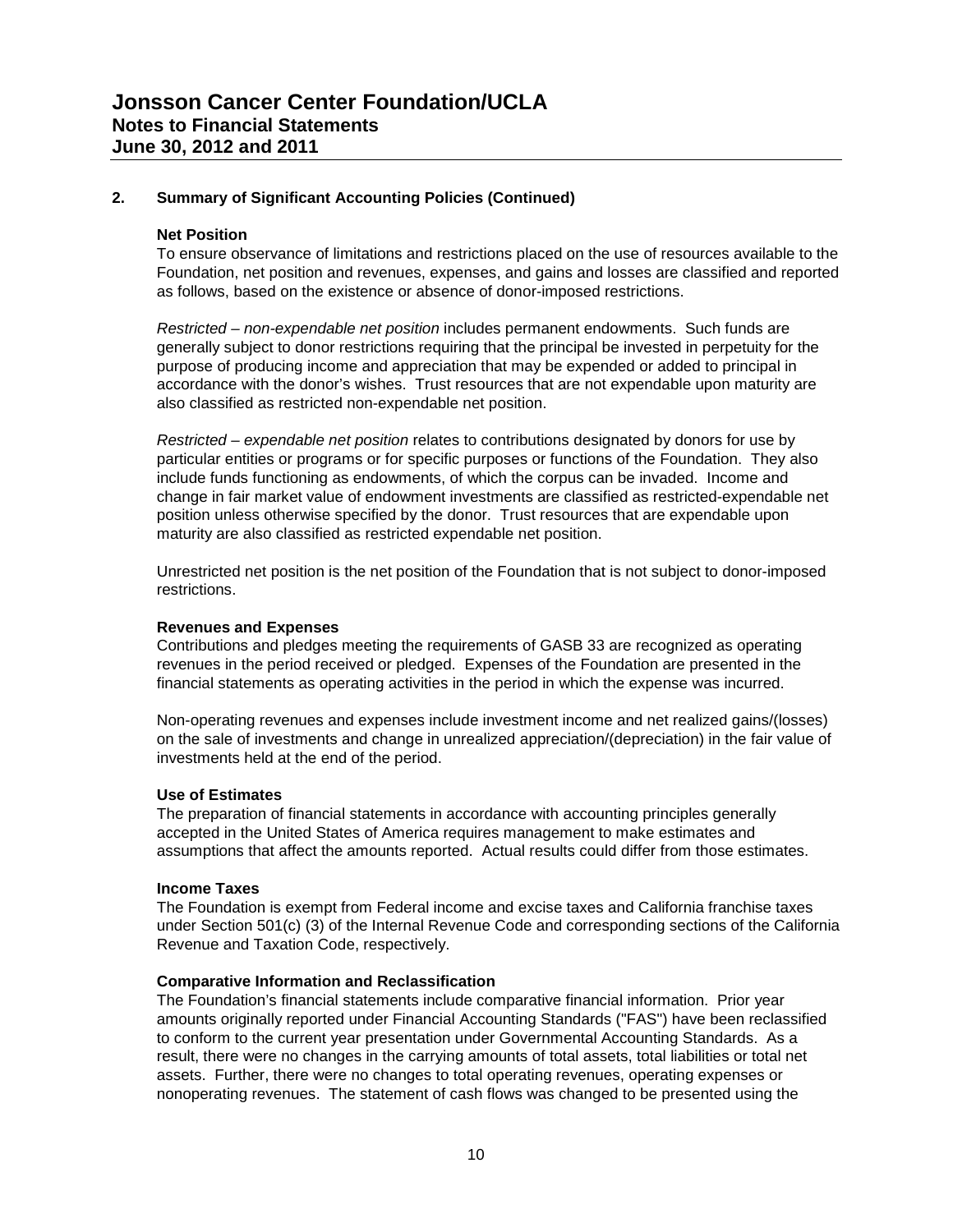direct method as required by GASB (versus the indirect method permitted under FAS) and certain notes to financial statements were modified to comply with GASB.

#### **3. Investments**

In accordance with GASB Statement No. 40, *Deposit and Investment Risk Disclosures* ("GASB 40"), The Foundation's investments are reported by investment type at fair value in the Composition of Investments below. GASB 40 also requires the disclosure of various types of investment risks based on the type of investment, as well as stated policies adopted by the Foundation to manage those risks.

**Composition of Investments** *(as classified on the Statements of Net Position)*

|                                                           | 2012         | 2011            |
|-----------------------------------------------------------|--------------|-----------------|
| Current                                                   |              |                 |
| The UCLA Foundation unendowed short-term investment pool  | \$4,861,651  | \$<br>4,845,332 |
| Long-term                                                 |              |                 |
| The UCLA Foundation endowed investment pool               | 2,043,046    | 2,198,608       |
| University of California Regents, general endownment pool | 3,886,557    | 4,093,026       |
| Subtotal: Long term investments                           | 5,929,603    | 6,291,634       |
|                                                           |              |                 |
| Funds held in trust by others                             | 1,225,871    | 363,943         |
| Total investments                                         | \$12,017,125 | \$11,500,909    |
|                                                           |              |                 |
| <b>Composition of Investments</b> (by investment type)    |              |                 |
|                                                           |              |                 |
|                                                           | 2012         | 2011            |
| Commingled money market funds                             | \$4,861,651  | 4,845,332<br>\$ |
| Commingled balanced funds                                 | 5,929,603    | 6,291,634       |
| Funds held in trust by others                             | 1,225,871    | 363,943         |
| <b>Total Investments</b>                                  | \$12,017,125 | \$11,500,909    |

#### **Credit Risk**

The Foundation is exposed to credit risk for the amount of the investments in the event of nonperformance by the other parties to the investment transactions. To minimize any potential risk, both the UC Regents and the UCLA Foundation maintain investment guidelines.

|                                          | 2012                    | 2011 |
|------------------------------------------|-------------------------|------|
| Commingled money market funds: Not rated | \$4,861,651 \$4,845,332 |      |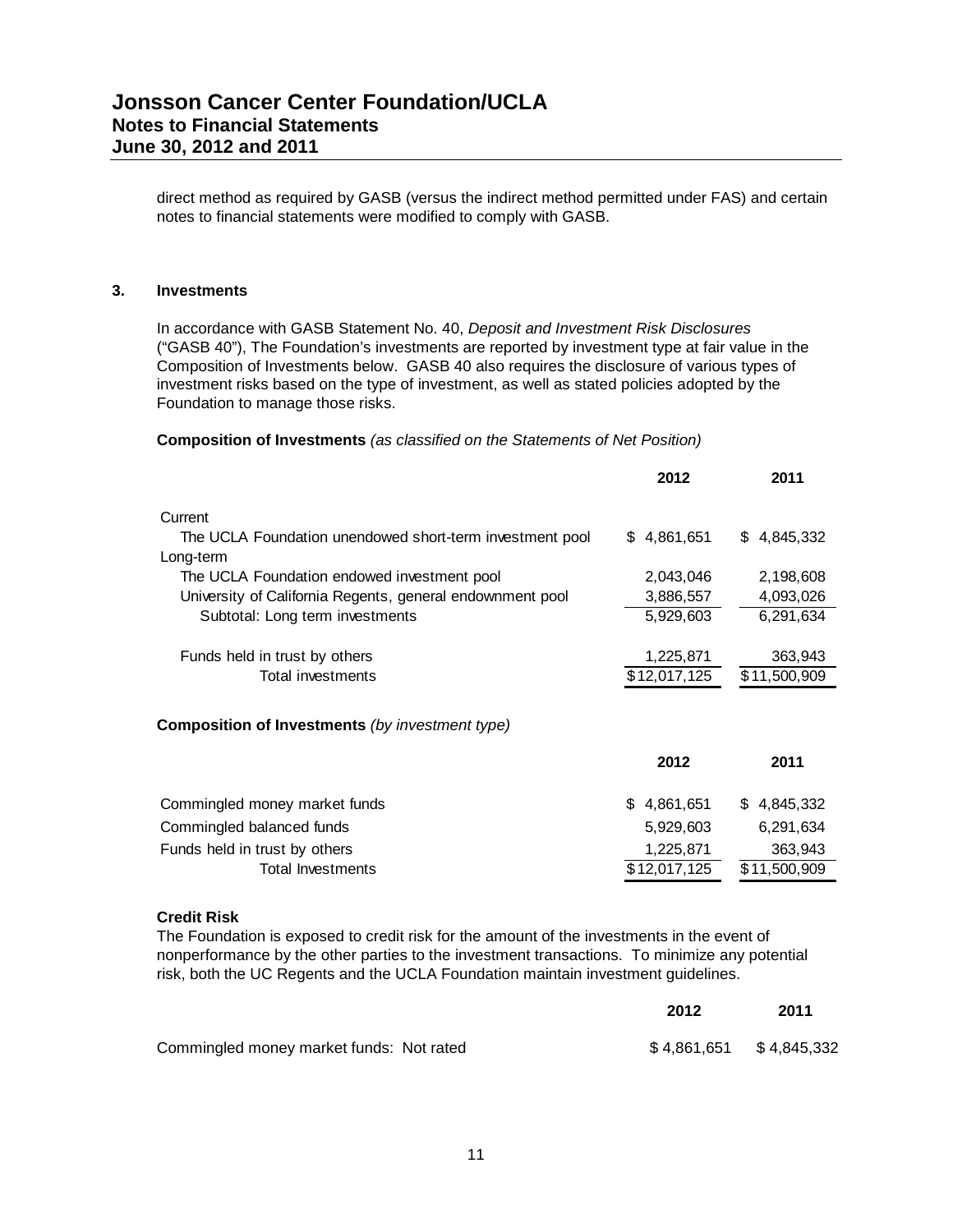#### **3. Investments (continued)**

#### **Custodial Risk**

Custodial risk is the risk that in the event of the failure of the custodian, the investments may not be returned. The Foundation invests only with The UC Regents and The UCLA Foundation, as a result, custodial risk is remote.

#### **Concentration of Credit Risk**

Concentration of credit risk is the risk associated with a lack of diversification or having too much invested in a few individual shares. To minimize any potential risk, both the UC Regents and the UCLA Foundation maintain investment policies that establish thresholds for holdings of individual securities within each of these pooled funds.

#### **Interest Rate Risk**

Interest rate risk is the risk that fixed income securities will decline because of rising interest rates. The Foundation measures interest rate risk using the effective duration method. The Interest Rate Risk schedule summarizes the average effective duration of its fixed income investments.

#### **Interest Rate Risk Associated with Investments & Investments Sensitive to changes in Interest Rates** *(Effective duration in years)*

| <u>ILIIGUUVE UUIDUUI III VERISI</u>   | 2012 | 2011 |
|---------------------------------------|------|------|
| Commingled funds – money market funds | 1.85 | 1.45 |

#### **Foreign Currency Risk**

Exposure from foreign currency risk results from investments in foreign currency-denominated equity or fixed income investments.

|                                | 2012 | 2011                    |
|--------------------------------|------|-------------------------|
| <b>Commingled Funds</b>        |      |                         |
| Various currency denominations |      |                         |
| <b>Balanced Funds</b>          |      | \$1,143,758 \$1,279,277 |